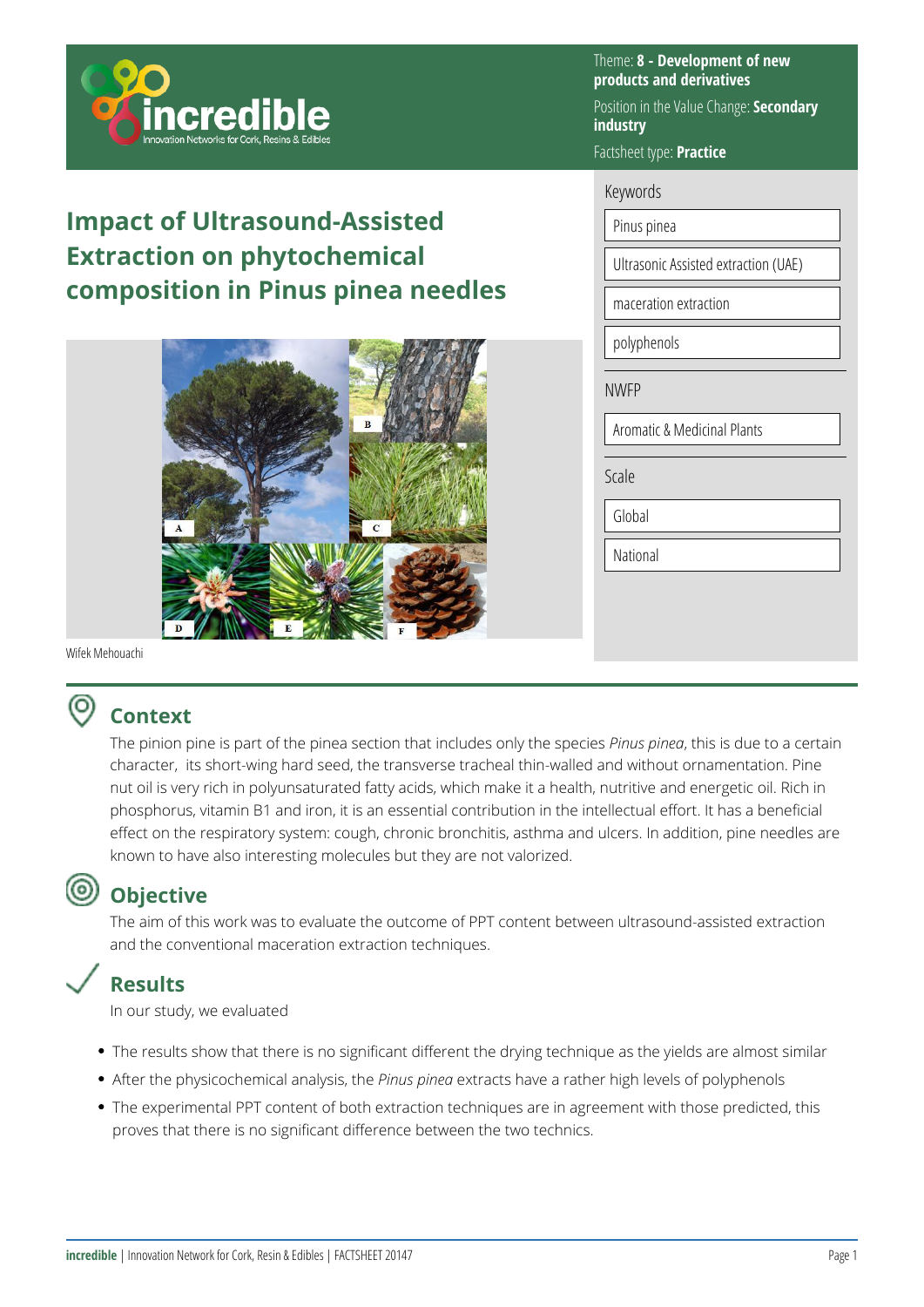

### **Recommendations**

In Tunisia, there is an economic importance attributed to *Pinus pinea* seeds*.*.. In contrast, the pine needles are less used. Therefore, it could be useful to develop the use of this pine for their beneficial molecules.



### **Impacts and weaknesses**

*Pinus pinea* seeds are collect even though the cones are premature. This affects the seed yields. Valorizing the needles could compensate the loss during the premature collect.

### **Future developments**

It is important to provide a legalization of the collect period to optimize the seeds yield. The valorization of the pine needles could be a way to provide an extra income to the rural population



Wifek Mehouachi

#### Further information

**Nuno Ratolaa, Sílvia Lacorte b, Damià Barceló b, Arminda Alves , 2009**, Microwave-assisted extraction and ultrasonic extraction to determine polycyclic aromatic hydrocarbons in needles and bark of Pinus pinaster Ait. and Pinus pinea L. by GC–MS.

**Nuno Ratola, Vera Homem b, José Avelino Silva, Rita Araújo , José Manuel Amigo, Lúcia Santos,**  Arminda Alves, 2014, Biomonitoring of pesticides by pine needles — Chemical scoring, risk of exposure, levels and trends.

**Tamás Hofmann\*, Eszter Visi-Rajczi, Levente Albert, 1 novembre 2019**, Antioxidant properties assessment of the cones of conifers through the combined evaluation of multiple antioxidant assays.

**Tansel Kemerli-Kalbaran, Murat Ozdemir,26 December 2018**, Multi-response optimization of oil extraction from pine nut (Pinus pinea L.) by response surface methodology: Extraction efficiency, physicochemical properties and antioxidant activity

| Author                                                                                                                                                                                                                        | Rapporteur                                                                                                                                                     | Published on     |
|-------------------------------------------------------------------------------------------------------------------------------------------------------------------------------------------------------------------------------|----------------------------------------------------------------------------------------------------------------------------------------------------------------|------------------|
| Contact<br><b>Ibtissem Taghouti</b><br>ibtissem.taghouti@gmail.com<br><b>Authors: Mahouachi Wifek; Amri</b><br>Ismail, Mohsen Hanana, Hamrouni<br>Lamia<br>E-mail: wifekmahouachi@gmail.com<br>Organisation<br><b>INRGREF</b> | Name<br><b>Ibtissem Taghouti</b><br>Organisation<br><b>National Research Institute of Rural</b><br><b>Engineering, Water and Forestry</b><br>Email<br>(hidden) | 19 February 2020 |
| Country and region<br>Tunisia, North-West (Ain Drahem -<br>Jandouba)                                                                                                                                                          |                                                                                                                                                                |                  |